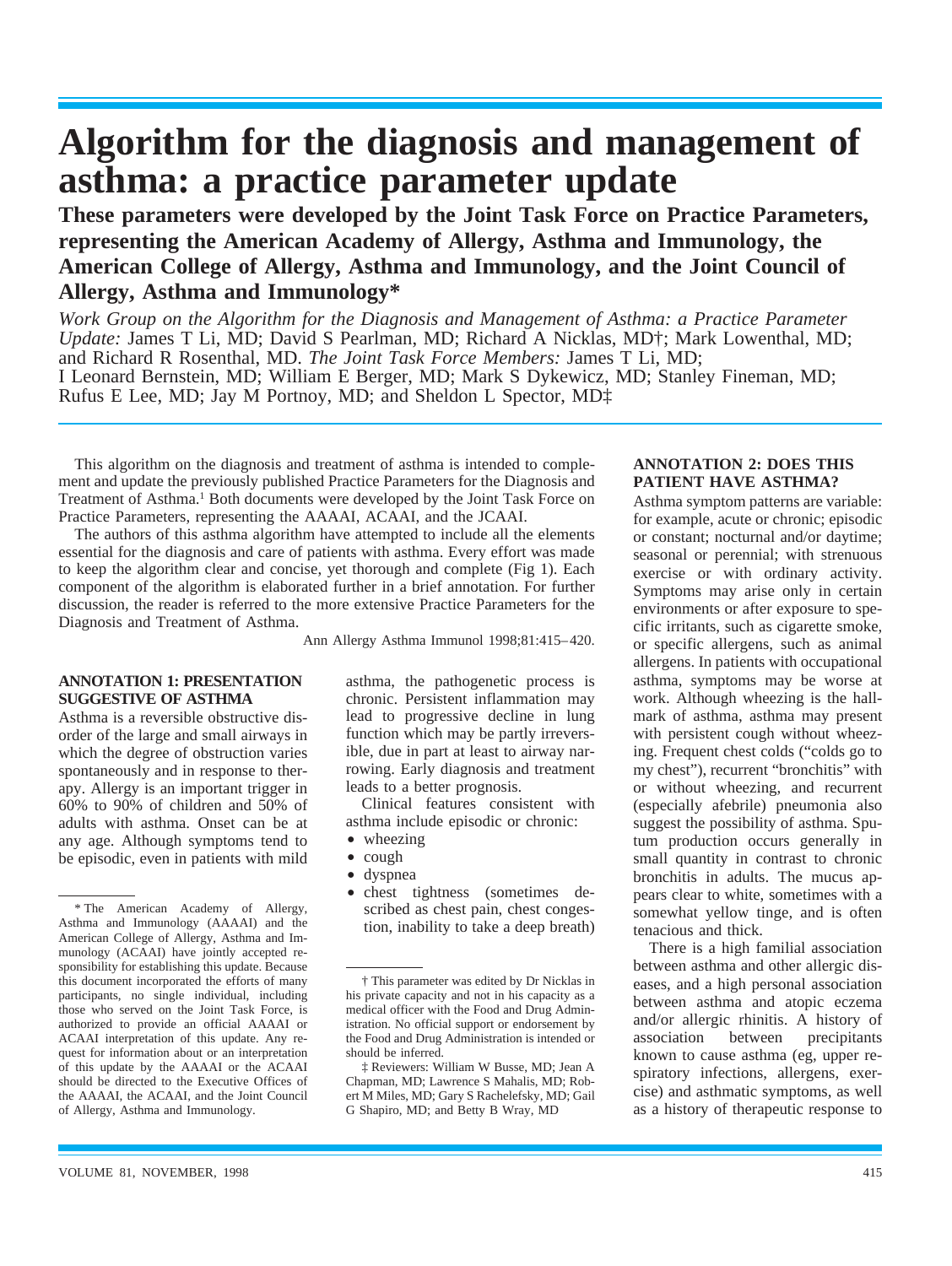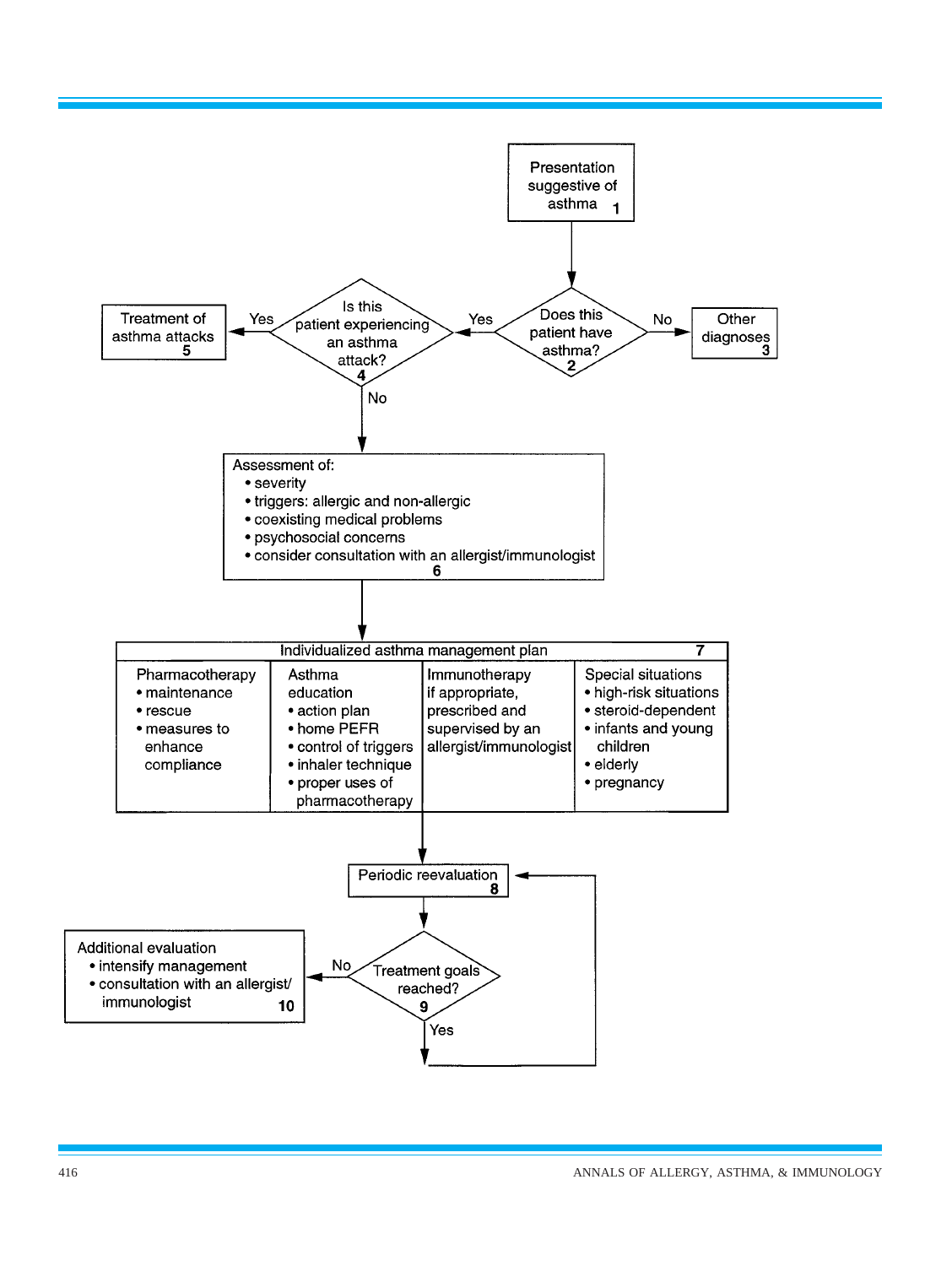a bronchodilator suggests a diagnosis of asthma.

On physical examination, patients with asthma may have wheezing, rhonchi, and/or chest hyperinflation secondary to generalized bronchial obstruction and/or diminished air exchange although the chest examination is frequently normal. Examination of the skin and upper respiratory tract for possible concomitant atopic disease is important. Clubbing is not associated with asthma; when present, it suggests an accompanying or alternative diagnosis.

Asthma is characterized by variable airflow limitation. It is important, therefore, to demonstrate that the patient has airway obstruction as well as therapeutic relief of such obstruction after bronchodilator use. Some patients with chronic obstructive pulmonary disease may also have (partially) reversible airway obstruction. In very young children, a diagnosis of asthma is usually made on the basis of symptoms, physical examination, and response to therapy. In older children and in adults, it is important that obstruction and the relief of obstruction be demonstrated objectively. *Although there is a relationship between symptoms and airflow limitation, the relationship is highly imperfect, with some patients unable to perceive airflow limitation even at half-normal airflow.* Even in the most experienced hands, the ability of a clinician to assess degree of airflow limitation on the basis of the history and physical examination is very limited. If there is sufficient chronic inflammation, a bronchodilator may not reverse airway obstruction, and treatment with corticosteroids (eg, prednisone) may be required to demonstrate improvement in pulmonary function and response to a bronchodilator. A 12% or greater improvement in  $FEV<sub>1</sub>$  is considered to be a bronchodilator response consistent with asthma.

#### **ANNOTATION 3: OTHER DIAGNOSES**

In adults, emphysema and chronic bronchitis, cardiac disease, pulmonary embolism, endobronchial obstructive lesions, bronchiolitis obliterans, and laryngeal dysfunction must be considered in the differential diagnosis. Chronic sinusitis with nasopharyngeal drainage may present with chronic or recurrent cough; it is not unusual for sinusitis to co-exist with asthma. In children, if asthmatic symptoms begin early in life and persist, cystic fibrosis, bronchopulmonary dysplasia, immunodeficiency syndromes, congenital cardiovascular anomalies, and foreign body aspiration must be considered.

#### **ANNOTATION 4: IS THE PATIENT EXPERIENCING AN ACUTE ASTHMA ATTACK?**

History, physical examination, and pulmonary function testing can be used to establish the presence of an acute asthma attack. A patient experiencing an acute asthma attack will have prominent symptoms (eg, dyspnea, cough, wheezing, and/or chest tightness). Establishing the rapidity of onset and progression of symptoms, as well as the response to prior treatment may help in determining the severity of the asthma attack. Concomitant medical conditions and possible differential diagnoses should also be considered, eg, left ventricular failure, pulmonary embolus, mechanical obstruction, or vocal cord dysfunction.

Physical examination may be characterized by the presence of audible wheezing, decreased airflow (especially expiratory), tachypnea, and/or signs of respiratory distress and labored breathing. Use of accessory muscles of respiration, cyanosis (as a late sign), and pulsus paradoxus greater than 10 mm Hg may be present in severe attacks. Patients may also present with restlessness, agitation, diaphoresis, signs of dehydration, and, in infants, grunting, retracting and flaring.

Measurement of peak expiratory flow rate (PEFR) or  $FEV_1$  provides objective evidence of the extent of airway obstruction, and is often a more reliable indicator of the severity of an acute asthma attack than the patient's history or findings on physical examination. Serial measurement of  $FEV<sub>1</sub>$  or

PEFR can be used to assess response to treatment. Peak expiratory flow rate and to a lesser extent,  $FEV<sub>1</sub>$  are, however, effort-dependent tests, especially in an acute setting. Pulse oximetry and/or arterial blood gas determination are helpful in assessing the degree of respiratory insufficiency.

## **ANNOTATION 5: TREATMENT OF ASTHMA ATTACK**

Treatment of acute asthma should be directed not only at relief of bronchial obstruction and gas exchange but also at reduction of inflammation and prevention of recurrence.

Parenteral and inhaled sympathomimetic agents are effective in the management of acute asthma and nebulized or aerosol beta-2 adrenergic agonists are the treatment of choice. Depending on the severity of the attack, multiple or continuous nebulization may be indicated. If parenteral adrenergic agonists are used (ie, epinephrine or terbutaline), there may be increased risk of cardiac adverse effects, especially in patients with coronary artery disease and/or cardiac arrhythmias.

In severe attacks, oxygen administration is very important. A reasonable goal of oxygen therapy is to increase the Pao<sub>2</sub> to at least  $60$  mm Hg, equivalent to an arterial oxygen saturation of 90% to 92%, which can be monitored continuously by a pulse oximeter. Systemic corticosteroids are indicated in moderate to severe attacks of acute asthma. Corticosteroids reduce airway inflammation. Although clinical studies suggest that oral corticosteroids are as effective as intravenous corticosteroids, the intravenous route is preferred for severe exacerbations.

In selected cases, theophylline may also be useful in the management of acute asthma, but its routine use is discouraged. If dehydration is present, intravenous fluids are indicated. With respiratory failure, intubation and mechanical ventilation are necessary.

Acute asthma may require treatment in an outpatient setting, emergency room, inpatient hospital setting, or intensive care unit. Prior response to treatment is often a helpful indicator of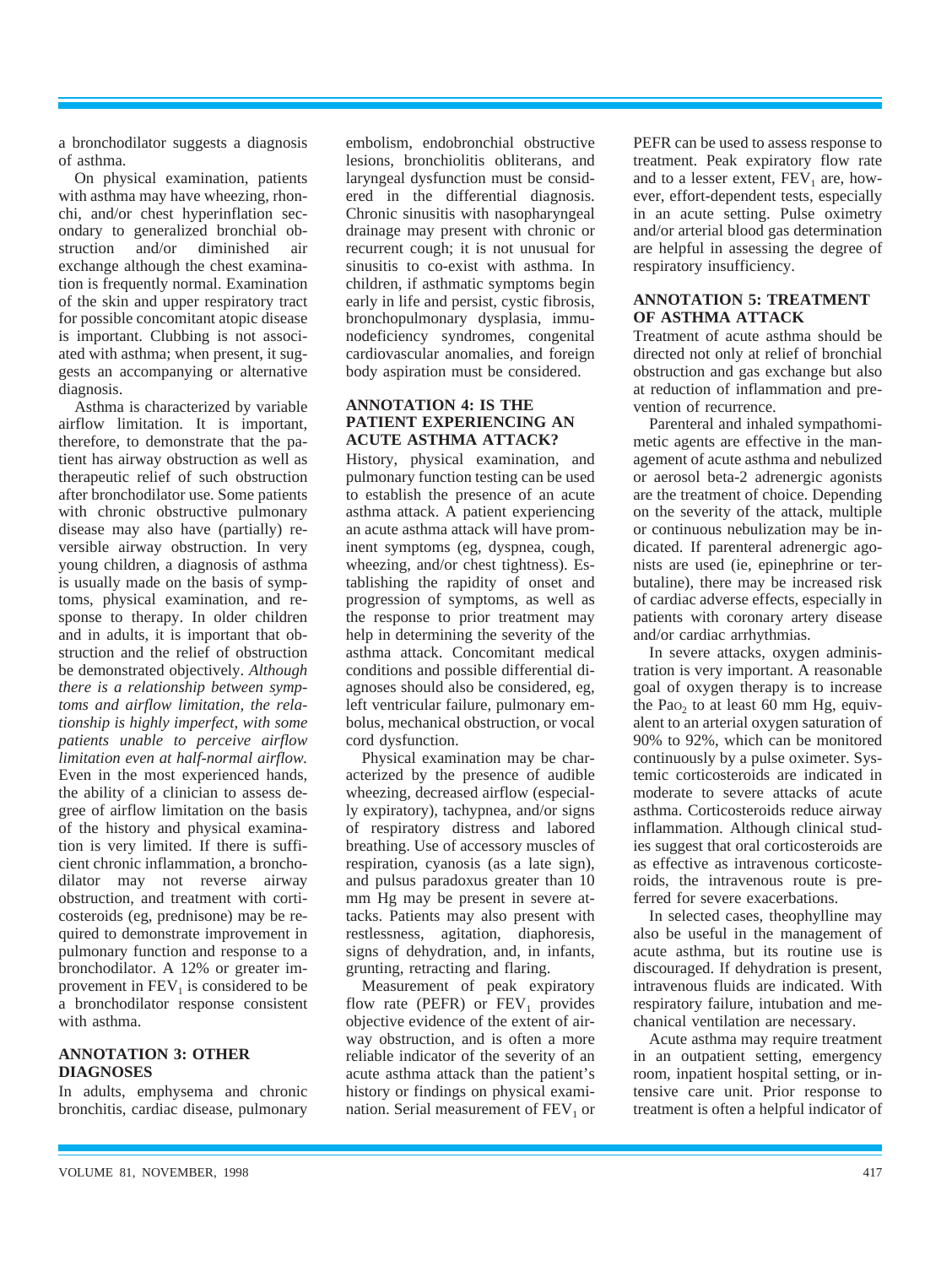response to current interventions. Once the acute attack resolves, adequate treatment and follow-up of the patient are very important to prevent future recurrences.

### **ANNOTATION 6: ASSESSMENT OF THE ASTHMATIC PATIENT**

Assessment should include an evaluation of the severity of the patient's asthma, possible triggers of asthma exacerbations, and the need for consultation with an allergist/immunologist.

An evaluation of the severity of the patient's asthma should be based on the history, physical examination, and pulmonary function testing. The history should include questions about:

- the frequency and severity of symptoms;
- nocturnal symptoms;
- the degree to which symptoms interfere with the patient's and/or parent's ability to function, including loss of time from work or school;
- the patient's quality of life:
- the extent of rescue mediation use, eg, short-acting inhaled beta agonists and systemic corticosteroids;
- the number of emergency visits or hospitalizations;
- the patient's response to treatment with medications, environmental avoidance measures and allergen immunotherapy;
- a history of intubation or mechanical ventilation; and
- growth in children.

On physical examination, it may be possible to estimate asthma severity based on the extent and degree of wheezing on auscultation, the ease of air exchange, and/or the patient's general appearance, especially the degree of respiratory difficulty. Pulmonary function testing provides objective assessment of asthma severity. Since physical examination of the lungs is often normal, pulmonary function may be needed for assessment of asthma severity and is necessary for the continuing care of asthma patients by either the primary care physician or specialist. Pulmonary function testing performed during visits to the clinician is very important and can be augmented by patient measurement of morning and evening peak flow.

Asthma may be exacerbated by a number of allergic and non-allergic factors. Allergic triggers may include aeroallergens such as pollen, mold, dust mites, and animal antigens. Foods can occasionally provoke asthma, especially in children. Non-allergic triggers of asthma may include irritants such as smoke, strong odors, cold air, industrial chemicals, medications (eg, ASA and other non-steroidal anti-inflammatory drugs, beta adrenergic blocking agents), exercise, hormonal changes (eg, pregnancy), food additives (eg, sulfites), psychosocial factors and weather changes. It is important to evaluate the patient for concomitant conditions that can exacerbate asthma, such as sinusitis, rhinitis, gastroesophageal reflux, and other pulmonary disease, as well as for concomitant conditions that can increase the difficulty of treating asthma, such as hypertension or cardiac arrhythmias. Special consideration may need to be given to management of asthma in very young children and the elderly. The temporal relationship of asthma symptoms to home versus work, inside versus outside, and geographic areas should be determined.

Consultation with an allergist/immunologist should be encouraged early in the course of asthma in order to maximize effective management. Consultation with an allergist/immunologist should be strongly considered if:

- the patient's asthma is unstable; the patient's response to treatment is limited, incomplete, or very slow and continued poor control interferes with the patient's quality of life; the patient experiences sudden, severe attacks of asthma; hospitalization is required; emergency visits are required to control the patient's asthma;
- the patient is using rescue medication too frequently;
- there is a need to identify causes of the patient's asthma;
- allergen immunotherapy is being considered in the management of the patient's asthma;
- the patient needs intensive education in the role of allergens and other environmental factors; there is a need to enhance patient use of medications and/or peak flow measurements;
- the patient has a chronic cough, refractory to usual therapy;
- concomitant illnesses and/or their treatment complicate the management of asthma;
- the patient has recurrent absences from school or work due to asthma; the patient is unable to participate in normal daily activities;
- the patient experiences continuing nocturnal episodes of asthma;
- the patient requires multiple medications on a long-term basis;
- frequent bursts of oral corticosteroids or daily oral corticosteroids are required;
- the patient exhibits excessive lability of pulmonary function;
- there is concern about the potential side effects with use of corticosteroids; and
- preventive measures need to be considered for the high-risk, predisposed infant with a family history of asthma or atopy; and/or if the patient or parent asks for a consultation.

## **ANNOTATION 7: THE ASTHMA MANAGEMENT PLAN**

No two patients with asthma are exactly alike. *The asthma management plan must be individualized based on the clinical evaluation outlined in Annotation #6.* Asthma management should be a cooperative effort between the patient/parent, the primary care physician and the allergist/immunologist.

## *Pharmacotherapy*

Patients with mild, intermittent asthma (eg, exercise-induced asthma only, mild, daytime symptoms only once or twice a week, no history of asthma exacerbations and normal or near-normal  $FEV<sub>1</sub>$ ) can usually be managed by prophylactic and/or as-needed shortacting inhaled beta-agonists. Some physicians treat these patients with anti-inflammatory medications.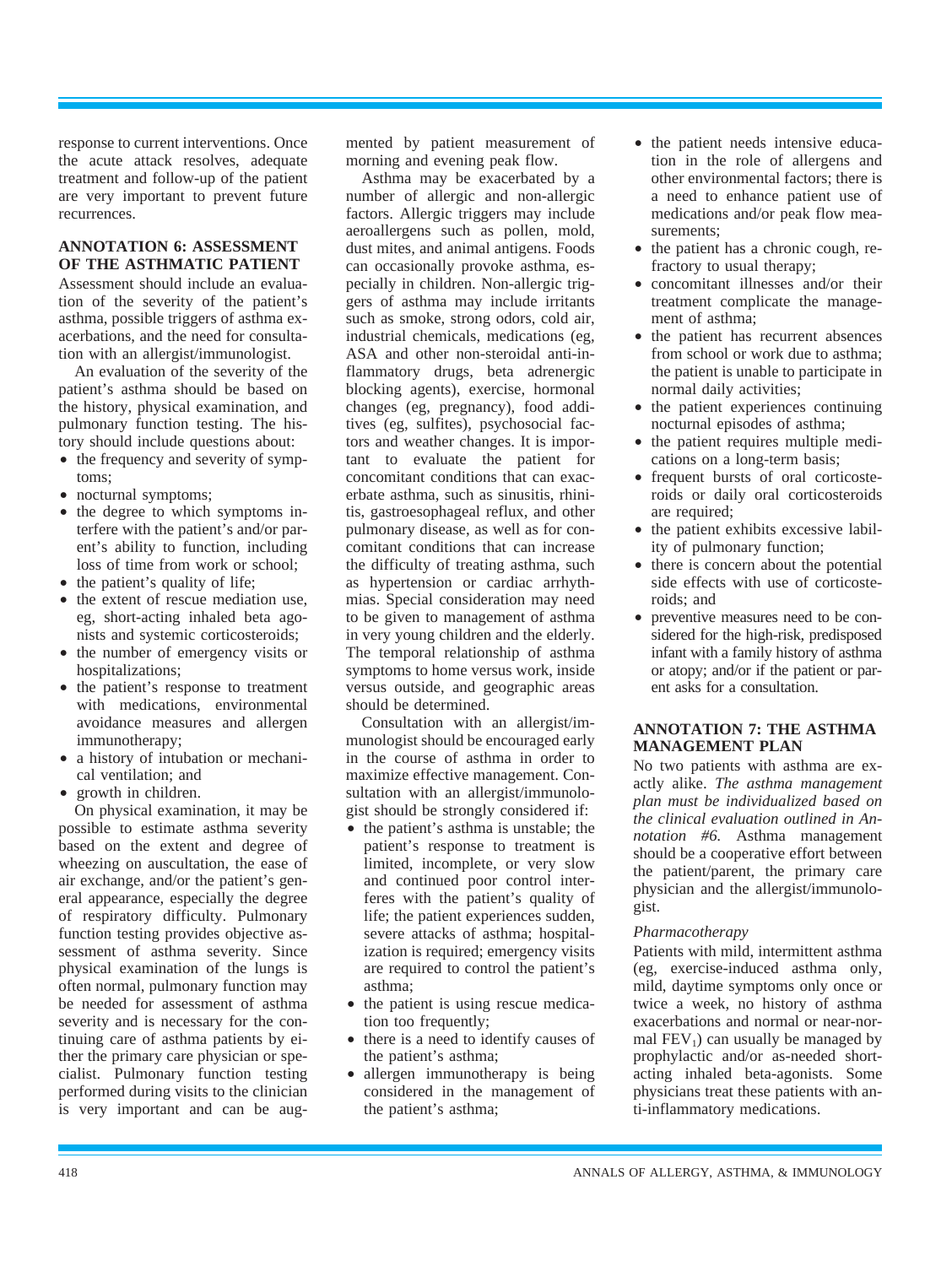Most other asthma patients (ie, those with persistent asthma) should be treated with daily asthma maintenance medications. *Inhaled corticosteroids are generally considered the most effective maintenance treatment and may be the first choice for many patients, especially those with more severe asthma.* Inhaled cromolyn or nedocromil is often considered first in children because of the excellent safety profile of these drugs. Fewer patients respond to leukotriene antagonists than to inhaled corticosteroids and response is usually not as good. All patients with asthma should have a short-acting beta-agonist inhaler for as needed rescue therapy.

Patients whose asthma is not wellcontrolled by a single maintenance asthma drug may benefit from treatment with more than one maintenance asthma drug. Usually this combination would consist of an inhaled corticosteroid with a long-acting bronchodilator, such as salmeterol. Inhaled corticosteroids can also be given with theophylline, oral beta-agonists, nedocromil and/or leukotriene antagonists. In treating patients with more severe asthma, it is usually necessary to prescribe higher doses of inhaled corticosteroids (eg, greater than 800 mg/day beclomethasone). At these higher doses, there is a greater risk of systemic effects.

Patients whose asthma is not wellcontrolled by high dose inhaled corticosteroids or combined therapy often require oral corticosteroids for maintenance therapy. These patients should be carefully evaluated to ensure that all aspects of asthma care are optimal especially compliance and environmental control. An alternate day regimen of oral corticosteroids may reduce the systemic effects of corticosteroids. Patients who require maintenance oral corticosteroids for control of asthma should be followed closely, for clinical response and corticosteroid adverse effects, and the dose of corticosteroid adjusted as needed. The treatment goal for these patients is to establish the lowest dose of oral corticosteroid needed to achieve control of asthma.

At follow-up visits, all patients with well controlled asthma should be evaluated for a reduction (step-down) in asthma medications.

#### *Asthma Education*

All patients with asthma and if indicated, their parents, should be taught how to manage asthma (cooperative management through education). For most patients, this instruction should include (1) a basic description of the pathophysiology of asthma; (2) the indications, use, and risks of the asthma medications the patient is taking (including inhaler technique); (3) identification and environmental control of asthma triggers (eg, exercise, infections, allergens); and (4) early recognition and management of asthma attacks. Patients with asthma should receive clear instructions on (1) use of daily maintenance medications, including proper inhaler use; (2) use of rescue (as needed) and prophylactic medications (eg, pretreatment before exercise); and (3) when and what to do for an exacerbation of asthma.

A written treatment plan should be available for all patients. Patients with more severe asthma or those who have previously experienced asthma attacks should have a written asthma action plan specifying what to do for asthma attacks. Such a plan generally should include (1) a symptom, medication, and PEFR diary. Home monitoring of peak flow can help the clinician individualize treatment; in particular, the step-down (or step-up) of asthma medications; (2) clear instructions on action to be taken when signs or symptoms of an asthma attack develop (eg, increase beta-agonist inhaler use); (3) clear instructions on when to call the physician's office and when to seek immediate attention; and (4) clear instructions on when to begin oral corticosteroids and/or to increase other medications.

#### *Immunotherapy*

Clinical studies show that immunotherapy is an effective treatment for allergic asthma in selected patients. Patients with asthma triggered by allergens, who have positive tests for specific IgE antibodies (generally skin tests), may be suitable candidates for

immunotherapy, which should be prescribed and supervised by an allergist/ immunologist. The allergist/immunologist should correlate the clinical course with the positive skin tests. The decision to begin immunotherapy must be individualized and is a joint decision between the allergist/immunologist and the patient and/or the patient's parent(s).

## *Special Situations*

Some patients may have asthma that is difficult to control or may present with complicating medical conditions. Evaluation and management of such patients may be best performed through consultation with an allergist/ immunologist. A few selected situations are summarized here:

a. *High-Risk Asthma:* Characteristics of patients at high risk for hospitalization for asthma, near-fatal asthma, or fatal asthma include (1) severe, poorly controlled asthma; (2) previous near-fatal asthma; (3) hospitalization or emergency department visit for asthma in the past year; (4) two or more urgent visits for asthma in the past year; (5) previous rapidly developing asthma attack (3 hours or less); (6) use of more than 1 canister of short-acting beta-agonist per month; (7) advanced age; (8) poor perception of airway obstruction; (9) psychosocial disturbances; (10) poor adherence to prescribed treatment; and/or (11) smoking.

b. *Corticosteroid-Dependent Asthma:* Patients taking oral corticosteroids for maintenance treatment of asthma present special challenges. These challenges include review and optimization of control of asthma triggers, pharmacotherapy, including inhaled corticosteroids, and asthma education. Management may also include prevention, assessment, and treatment of corticosteroid-induced adverse effects (eg, osteoporosis, cataracts). A major goal in managing these patients is to administer the least amount of oral corticosteroid required for good asthma control. Some patients with severe asthma do not respond well to corticosteroids and are called corticosteroid insensitive. These patients need specialized care.